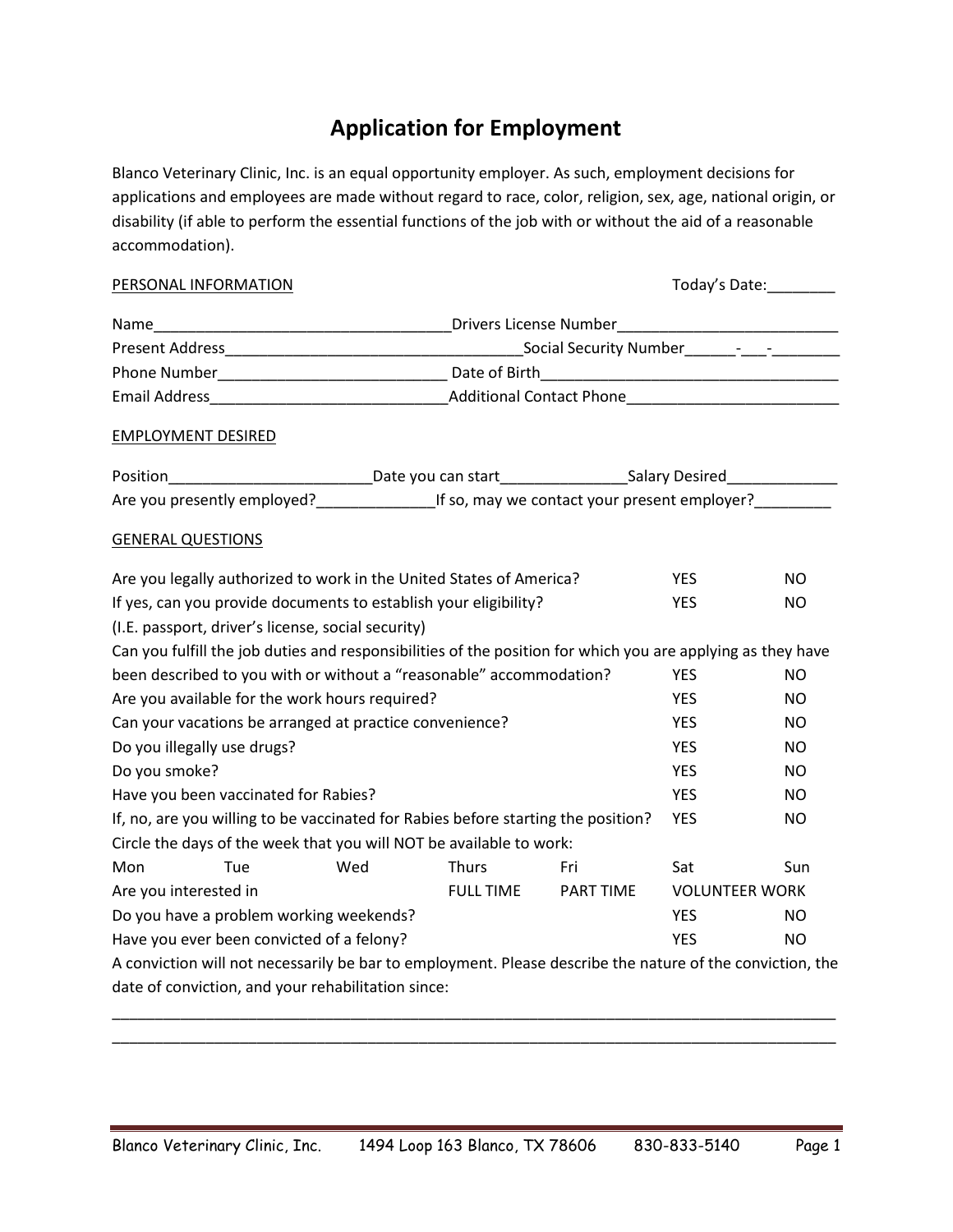|               |            |           |      | What is your Skill |     |                        |            |           |      | What is your Skill |     |
|---------------|------------|-----------|------|--------------------|-----|------------------------|------------|-----------|------|--------------------|-----|
|               |            |           |      | Level?             |     |                        |            |           |      | Level?             |     |
| <b>Office</b> |            |           |      |                    |     | <b>Clinical Skills</b> |            |           |      |                    |     |
| <b>Skills</b> | <b>YES</b> | <b>NO</b> | Fair | Good               | Exc |                        | <b>YES</b> | <b>NO</b> | Fair | Good               | Exc |
| Keyboard      |            |           |      |                    |     | <b>CPR</b>             |            |           |      |                    |     |
| Skills        |            |           |      |                    |     | Training               |            |           |      |                    |     |
| Bookkeeping   |            |           |      |                    |     | Urinalysis             |            |           |      |                    |     |
| Computer      |            |           |      |                    |     | Blood                  |            |           |      |                    |     |
|               |            |           |      |                    |     | Collection             |            |           |      |                    |     |
| Word          |            |           |      |                    |     | Take/Develop/Mount     |            |           |      |                    |     |
| Processing    |            |           |      |                    |     | X-rays                 |            |           |      |                    |     |
| Excel         |            |           |      |                    |     | Injections,            |            |           |      |                    |     |
|               |            |           |      |                    |     | IV, etc                |            |           |      |                    |     |
| Multi-line    |            |           |      |                    |     |                        |            |           |      |                    |     |
| Phone Skills  |            |           |      |                    |     | Anesthesia             |            |           |      |                    |     |
| Account       |            |           |      |                    |     | Fecal                  |            |           |      |                    |     |
| Collections   |            |           |      |                    |     | Tests                  |            |           |      |                    |     |
| Treatment     |            |           |      |                    |     | Animal                 |            |           |      |                    |     |
| Presentations |            |           |      |                    |     | Restraint              |            |           |      |                    |     |
| Fee           |            |           |      |                    |     | Blood                  |            |           |      |                    |     |
| Presentations |            |           |      |                    |     | Lab                    |            |           |      |                    |     |
| Medical       |            |           |      |                    |     | OSHA & Safety          |            |           |      |                    |     |
| Terminology   |            |           |      |                    |     | Regulations            |            |           |      |                    |     |
| Appointment   |            |           |      |                    |     | Animal                 |            |           |      |                    |     |
| Scheduling    |            |           |      |                    |     | Husbandry              |            |           |      |                    |     |
| Avimark       |            |           |      |                    |     |                        |            |           |      |                    |     |
| Program       |            |           |      |                    |     |                        |            |           |      |                    |     |
| 10 Key        |            |           |      |                    |     |                        |            |           |      |                    |     |
| Competency    |            |           |      |                    |     |                        |            |           |      |                    |     |

| Do you have any Veterinary Experiences? | YES        | NΟ |
|-----------------------------------------|------------|----|
|                                         |            |    |
|                                         |            |    |
| Do you have any Animal Experiences?     | <b>YES</b> | NO |
| Please describe                         |            |    |
| Do you have any Office Experiences?     | <b>YES</b> | ΝO |
| Please describe                         |            |    |
|                                         |            |    |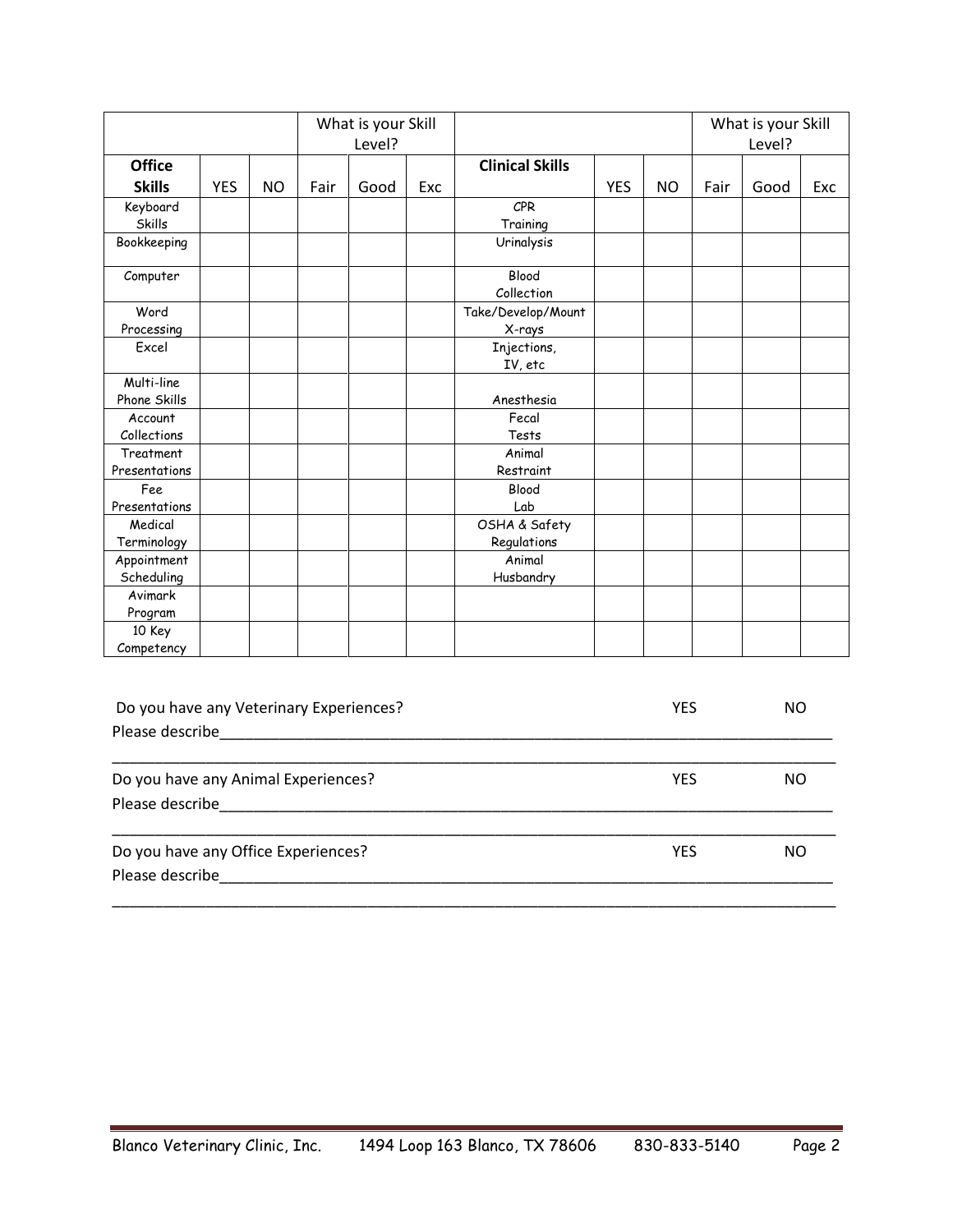### **EDUCATION**

|                                                 | Name of School /<br>City, State | Number of<br>Years<br>Attended | Did you<br>Graduate?          | Month/Year<br>of Graduation | Course / Major<br>Studied |
|-------------------------------------------------|---------------------------------|--------------------------------|-------------------------------|-----------------------------|---------------------------|
| High<br>School                                  |                                 |                                | <b>YES</b><br><b>NO</b>       |                             |                           |
| College                                         |                                 |                                | <b>YES</b><br>NO              |                             |                           |
| Special<br>Courses or<br>Training               |                                 |                                | <b>YES</b><br>NO <sub>1</sub> |                             |                           |
| Additional<br>Special<br>Courses or<br>Training |                                 |                                | <b>YES</b><br>NO              |                             |                           |

| Subjects of special study or research work                  |            |     |
|-------------------------------------------------------------|------------|-----|
| US Military or Naval Service                                | Rank       |     |
| Are you a present member in the National Guard or Reserves? | <b>YES</b> | NO. |

FORMER EMPLOYERS List below your former employers, starting with last one first, including self-employment or unemployment. Answer all questions here and throughout this employment application – **Do NOT substitute with a resume.**

| Name of Employer:                                 | Address (number, city, state, zip): | Phone:                                   |  |  |  |
|---------------------------------------------------|-------------------------------------|------------------------------------------|--|--|--|
| Employment Dates: from and to<br>(month and year) | Position (s) Held:                  | Supervisor's Name and Title:             |  |  |  |
| Average number of hours<br>worked per week:       | Rate of Pay (starting and ending):  | Your full name at time of<br>employment: |  |  |  |
| Describe your duties:                             |                                     |                                          |  |  |  |
|                                                   | Give your reasoning(s) for leaving: |                                          |  |  |  |
| May we contact this employer?                     | <b>YES</b>                          | <b>NO</b>                                |  |  |  |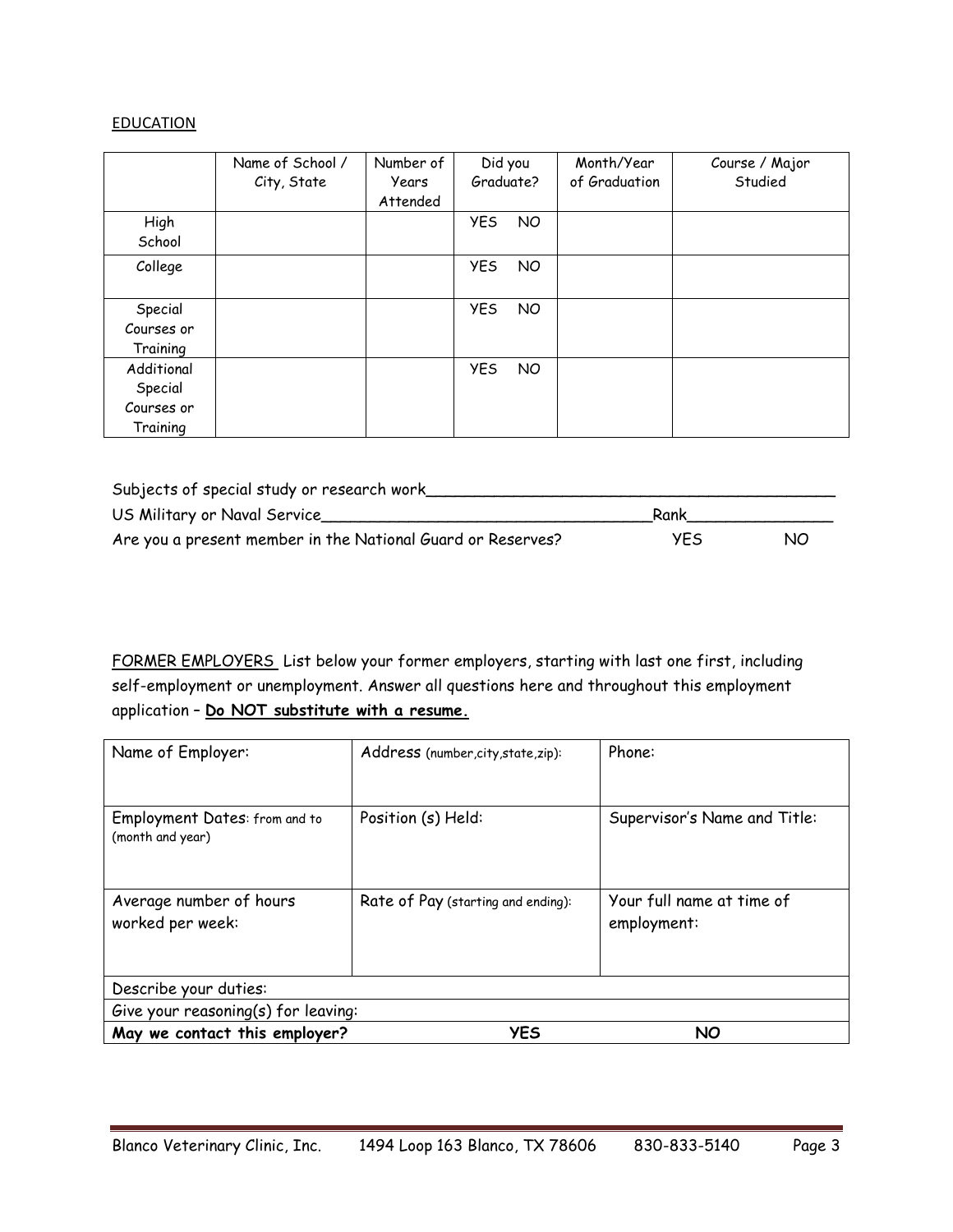| Name of Employer:                                 | Address (number, city, state, zip): | Phone:                                   |  |  |  |  |
|---------------------------------------------------|-------------------------------------|------------------------------------------|--|--|--|--|
| Employment Dates: from and to<br>(month and year) | Position (s) Held:                  | Supervisor's Name and Title:             |  |  |  |  |
| Average number of hours<br>worked per week:       | Rate of Pay (starting and ending):  | Your full name at time of<br>employment: |  |  |  |  |
| Describe your duties:                             |                                     |                                          |  |  |  |  |
|                                                   | Give your reasoning(s) for leaving: |                                          |  |  |  |  |
| May we contact this employer?                     | <b>YES</b>                          | <b>NO</b>                                |  |  |  |  |

| Name of Employer:                                 | Address (number, city, state, zip): | Phone:                                   |  |  |  |
|---------------------------------------------------|-------------------------------------|------------------------------------------|--|--|--|
| Employment Dates: from and to<br>(month and year) | Position (s) Held:                  | Supervisor's Name and Title:             |  |  |  |
| Average number of hours<br>worked per week:       | Rate of Pay (starting and ending):  | Your full name at time of<br>employment: |  |  |  |
| Describe your duties:                             |                                     |                                          |  |  |  |
|                                                   | Give your reasoning(s) for leaving: |                                          |  |  |  |
| May we contact this employer?                     | <b>YES</b>                          | <b>NO</b>                                |  |  |  |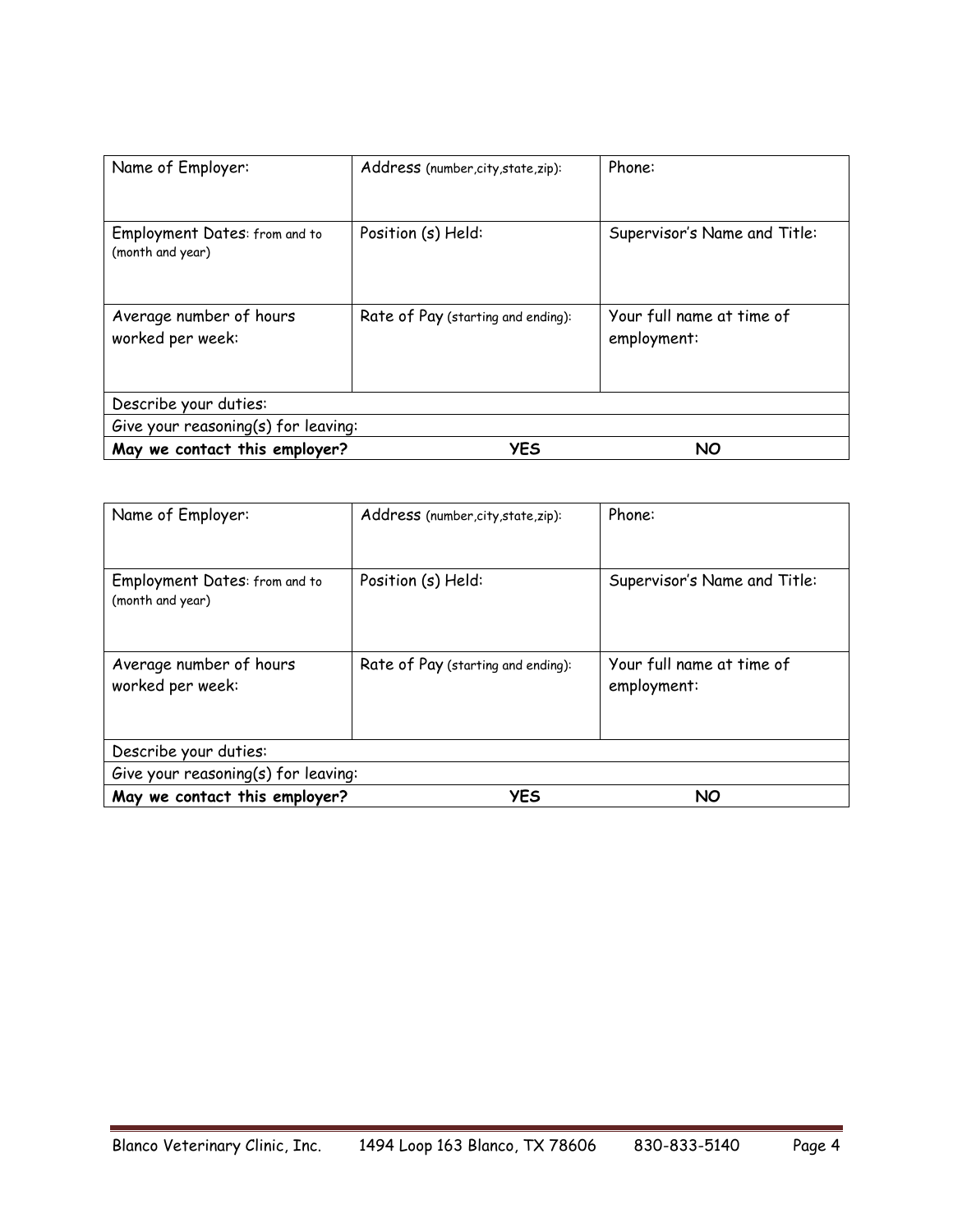### REFERENCES: Give the names of three persons not related to you, whom you have known for at least 12 months

| Name / Relationship | Address and Phone<br>Number | <b>Business</b> | Number of Years<br>Acquainted |
|---------------------|-----------------------------|-----------------|-------------------------------|
|                     |                             |                 |                               |
|                     |                             |                 |                               |
|                     |                             |                 |                               |
|                     |                             |                 |                               |
|                     |                             |                 |                               |
|                     |                             |                 |                               |

| We take responsibility seriously,                                          |  |
|----------------------------------------------------------------------------|--|
| What are your goals in 12 months from now?                                 |  |
| What are the qualities that would make you the best candidate for the job? |  |

**are you prepared for a high responsibility job? YES NO**